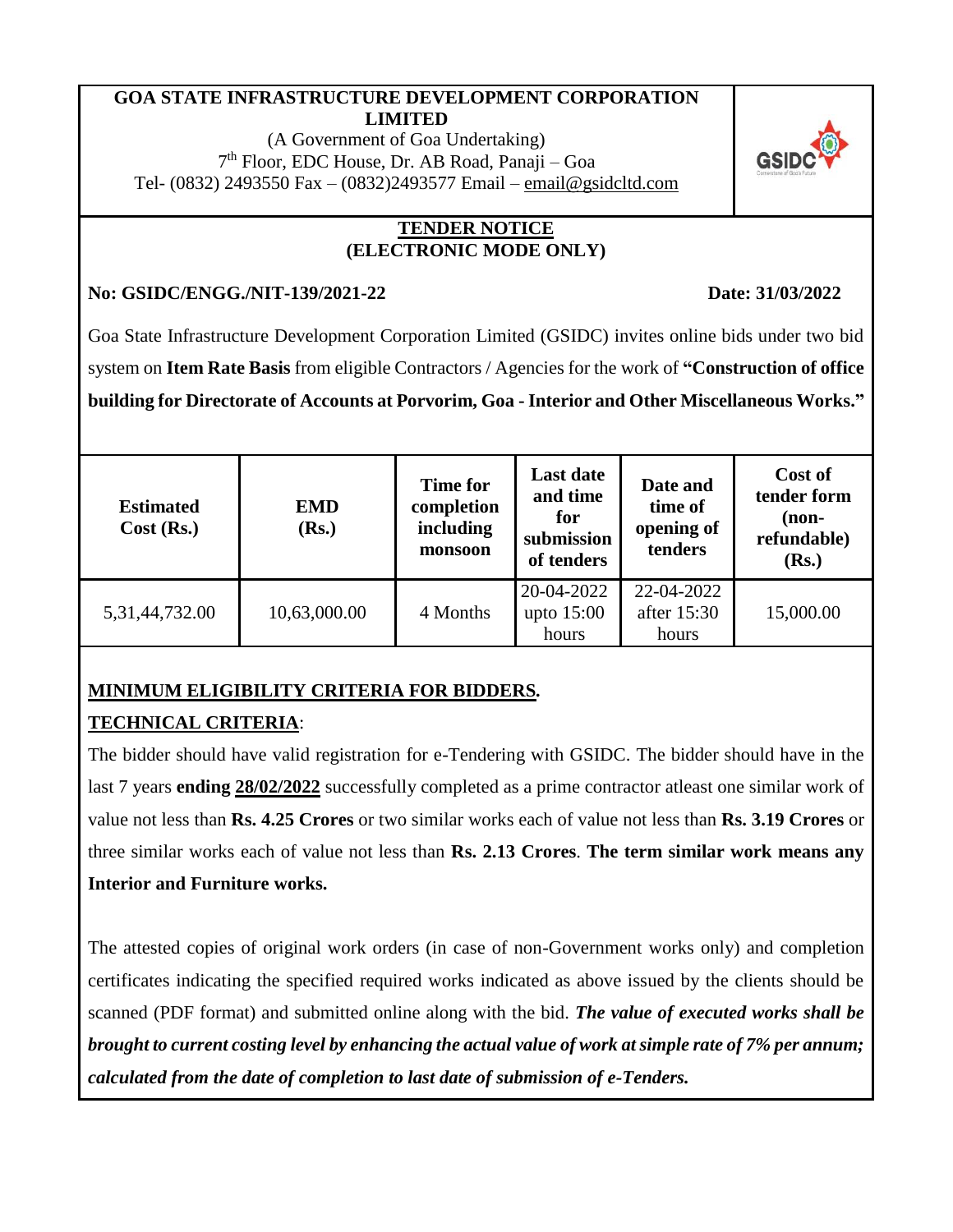# **FINANCIAL CRITERIA:**

- a. The bidder should have an average annual turnover of atleast **Rs. 1.60 Crores** in the last 3 consecutive financial years. The attested copies of original Audited Profit & Loss account and original Balance Sheet statement for the last three consecutive financial years should be scanned (PDF format) and submitted online along with the bid.
- b. The bidder should have a solvency of not less than **Rs.2.13 Crores** from a Nationalised/ Scheduled bank *valid on date of opening*, as specified in the certificate failing which it shall be reckoned as valid for a period of one year from the date of issue of Solvency Certificate. The attested copy of original solvency certificate as specified should be scanned (PDF format) and submitted online along with the bid.

**NOTE:** All the documents should be attested by Government Gazetted Officer or duly notarized.

# **MODE OF SUBMISSION OF E.M.D. WITH THE e-TENDER DOCUMENTS**:

1. The bidders can deposit the full EMD **Rs.10,63,000.00** on or before the closing date and time of submission of tenders through online NEFT/RTGS/**OTC** facility with pre-printed challans available on e-Tendering website of GSIDC and directly credit the amount to GSIDC account No. **as generated by challan** and upload the scanned copy of NEFT/RTGS/**OTC** challan along with the bid.

#### **OR**

2. Of the total value of E.M.D., the bidder can also deposit an amount of **Rs. 5,31,500.00** through online NEFT/RTGS/**OTC** facility with pre-printed challans available on e-Tendering website of GSIDC and directly credit the amount to GSIDC account no. **as generated by challan** and upload the scanned copy of NEFT/RTGS/**OTC** challan along with the bid. The balance E.M.D. of **Rs. 5,31,500.00** can be deposited in the form of Deposit at call receipt

(DCR) of a Scheduled Bank guaranteed by R.B.I. or Fixed Deposit Receipt (FDR) of a Scheduled Bank valid for a period of minimum six months after the closing date of submission of tenders and pledged in favour of Managing Director, GSIDC, Panaji or Demand Draft / Banker's Cheque of a Scheduled Bank issued in favour of GSIDC, payable at Panaji or in form of Bank Guarantee in prescribed format of GSIDC issued by a Scheduled Bank guaranteed by R.B.I. which shall be valid for a period of minimum six months after closing date of submission of tenders. The scanned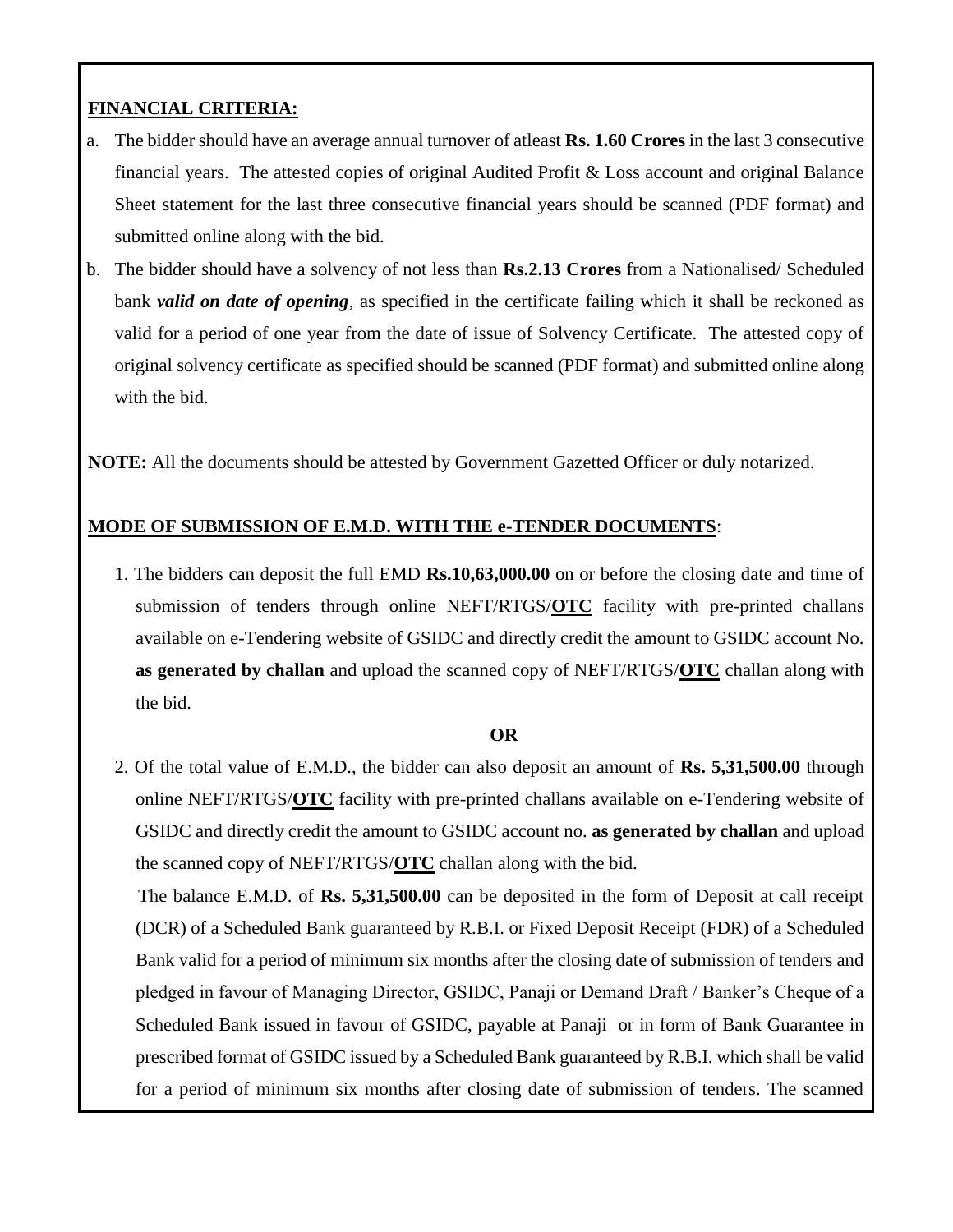copies (PDF format) of DCR or FDR or DD / BC and Bank Guarantee shall be submitted online along with the bid.

# **SALE OF e-TENDER FORMS**:

Interested contractors / agencies may view/peruse the e-Tender documents online by visiting the e-Tender website of GSIDC at **<http://www.tenderwizard.com/GSIDC>**

Interested contractors / agencies fulfilling the minimum technical and financial criteria stipulated in the e-Tender may download the e-Tender documents after paying the prescribed non-refundable tender form fee through online NEFT/RTGS/OTC facility with pre-printed challan available on the e-Tender website of GSIDC and directly credit the amount to GSIDC account No. **as generated by challan** and upload the scanned copy of NEFT/RTGS/OTC challan along with the bid.

GSIDC reserves the right to change the last date and time of availability of e-Tender documents on e-Tender website of GSIDC, Closing date and time of submission of e-Tenders and date and time of opening of e-Tenders for administrative reasons, if any by notifying the same on the GSIDC website.

# **REGISTRATION OF CONTRACTOR / AGENCIES WITH GSIDC FOR E-TENDERING**

The following are the pre-requisites for Registration of Contractors / Agencies: They shall,

- 1. Fill the online Registration Form available under '**Register Me**' on our e-tender website **https://www.tenderwizard.com/GSIDC**.
	- a) Registration amount of **₹ 2,950.00 (Rupees Two Thousand Nine Hundred and Fifty Only)**  is to be paid **online** through any of the following modes:
		- 1. Visa/Master/Maestro/ATM cum Debit Cards
		- 2. Net Banking
		- 3. Master/VISA credit Card
- 2. After online registration Acknowledgment Copy will be generated, the same may be submitted in person or authorized representative only to **GSIDC office** at EDC House, Dr. A.B. Road, Panaji, Goa, or can be emailed on **[gsidcetenders@etenderwizard.com.](mailto:gsidcetenders@etenderwizard.com)**
- 3. The Login will be enabled only after the receipt of **Acknowledgment Copy**.